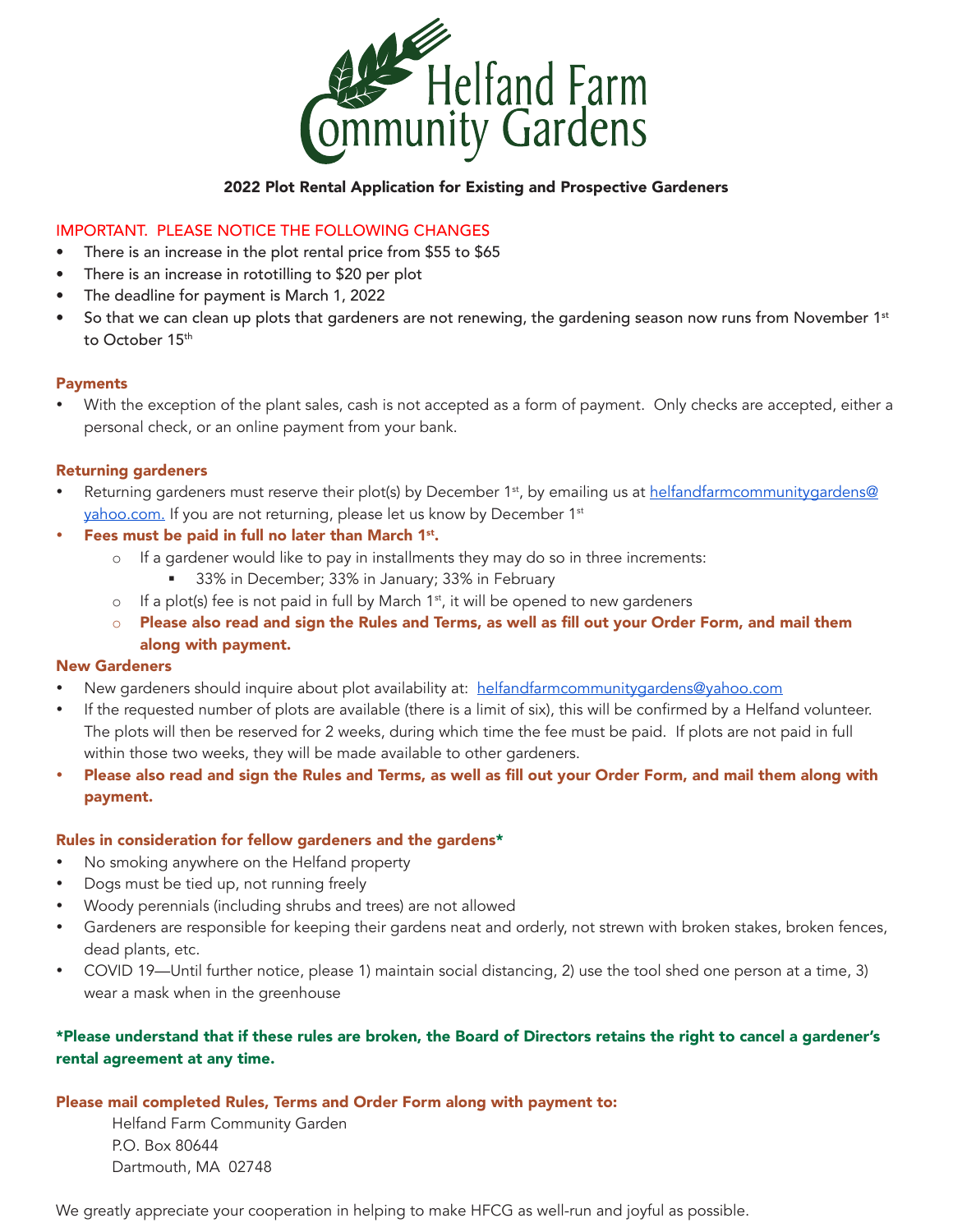

#### **Rules and Terms 2022**

## **RULES**

- 1. The hours are from sunrise to sunset.
- 2. During the season, the entrance will be chained, but not locked. The last person to leave the Gardens at any time of day must replace the chain.
- 3. The short, fat stakes at the corners of the plot quadrants are outside of the plots, so all gardening activity, including fencing, must be inside those stakes. Aisles may not be obstructed.
- 4. Unwanted rocks or plant material must be taken to the rock pile or compost area, and can not be left in the aisles or elsewhere.
- 5. Vehicles may be driven up to the garden plots for the purpose of unloading difficult materials, but must be promptly returned to the parking area. Parking outside of the parking lot is allowed for gardeners, only with permission of the Board.
- 6. Water conservation is a priority. Watering must be done by hand, or soaker hose, while the gardener is present. No sprinklers are allowed except when used by management on the Soup Kitchen Garden and other Helfand-managed spaces.
- 7. Non-organic fertilizers, pesticides and fungicides are not allowed.
- 8. Each renter has exclusive rights to their own plots. No one can enter other people's plots without explicit permission.
- 9. All trash must be removed from the Gardens each day. There will be no provision for trash at the site.
- 10. Gardeners whose plots are poorly maintained or unsightly may be denied renewal for the following season. Plots must be neat and prepared for winter by October 31. If a plot must be abandoned, please notify a director.
- 11. Well behaved dogs are allowed only if they are on a short leash and under control at all times. Owners must promptly clean up after them.
- 12. Renters are responsible for making their guests aware of, and compliant with the Helfand Farm Community Gardens Rules and Terms 2022 rules, and for their guest's behavior.
- 13. Community gardeners, their guests and their dogs are

prohibited from entering the adjoining agricultural fields, and other private properties.

- 14. There is no smoking at the Gardens.
- 15. Garden activities are not allowed to affect neighboring plots with shade, water or creeping or spreading plants, and plants may not spread into the aisles. Tall or spreading crops should be planned accordingly.
- 16. No invasive/aggressive plants are allowed, including raspberry, blackberry, lemon balm, wineberry, mint, horseradish and Jerusalem artichoke.
- 17. Owners take the sole risk for tools, supplies or any personal property left in their plots, or anywhere at the Gardens.
- 18. Anyone wishing to leave materials on the Gardens property, other than those which will be used immediately in their individual compost area or on their Gardens plot, must make a clear request to the Board of Directors, then await a response. The same procedure is required for anyone wishing to remove anything other than produce from the Gardens, or to store anything in the shed.
- 19. No one can represent the Gardens in print, promotions, statements, Grant applications or in other ways, without the explicit permission of the Board.
- 20. The Rules for the Gardens are subject to interpretation and enforcement by the Board at any time, and may be modified as needed. Gardeners who break the rules, or who engage in inappropriate or destructive behavior, may be given a verbal or written warning, or denied a future plot renewal, at the discretion of the Board of Directors, or they may be expelled by a membership vote.
- 21. All crops must be lawful and renters shall at all times conform to and comply with, all Federal, State and Town of Dartmouth laws, rules and regulations. The cultivation of marijuana is prohibited, regardless of legal status.
- 22. No power equipment may be used at the Gardens without explicit prior permission from the Board, for safety and liability reasons.
- 23. Woody perennials (including shrubs & trees) are not allowed, except by approval of the Board of Directors.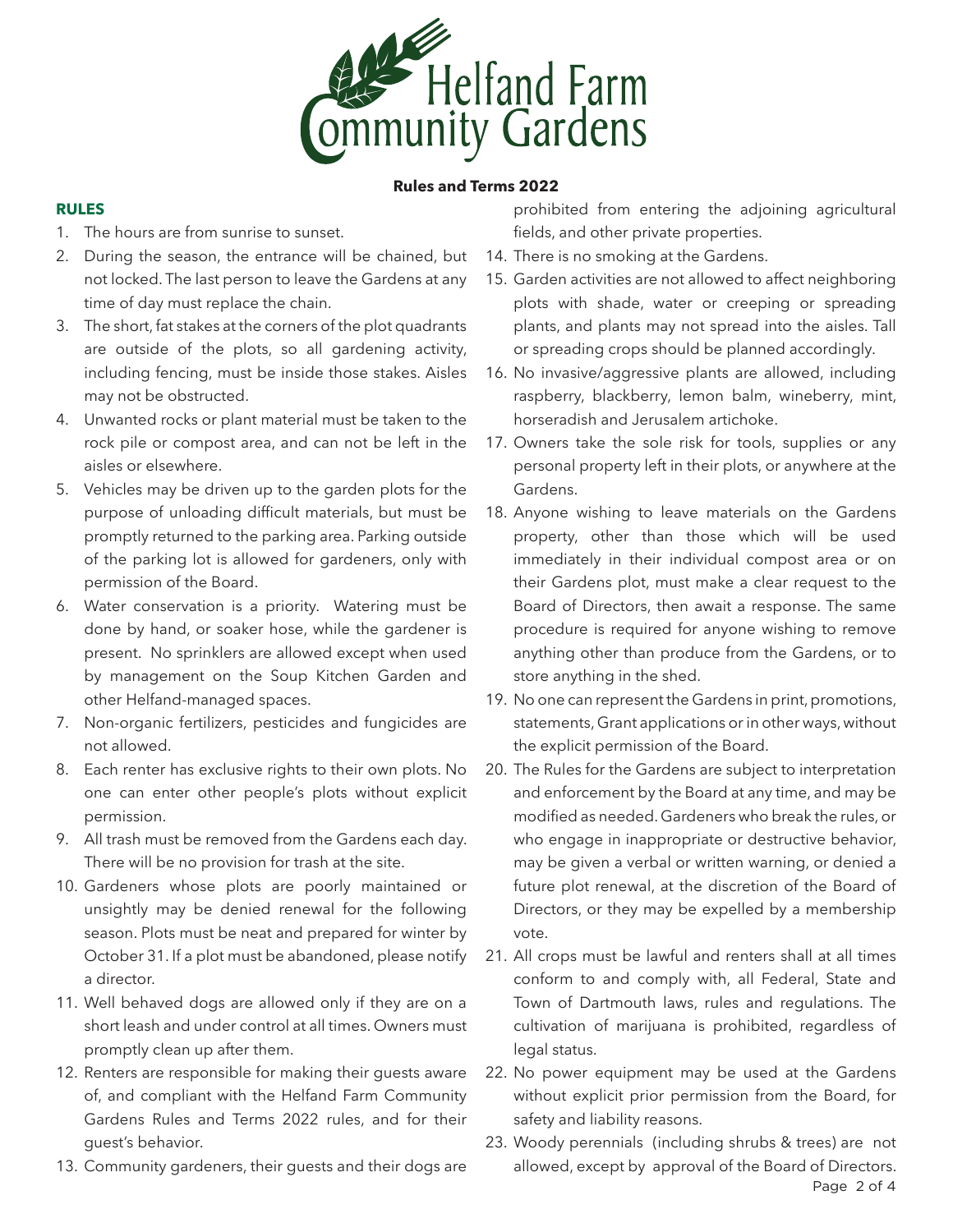

#### **TERMS**

The gardener pays \$65 per 10' x 20' full plot, or \$35 per 10'x10' half plot, per season. Multiples are available up to a maximum of six. Each full plot has 5' aisles on two sides.

The rental season begins Nov. 1 [or later] and ends the following Oct. 15. There is no provision for partial season reductions. Refunds for canceled leases may be given up to March 1, 2022.

Returning gardeners must reserve their plots by December 1, 2021. Fees must be paid in full by March 1, 2022.

The entrance chain will be locked in the off season, but gardeners may visit.

A grassed parking area is provided, and shared grass areas are mowed periodically.

A porta-john, cleaned weekly, is available early April through early October.

Town water [drinkable] is available for irrigation; one spigot for every four plots, early May through early Oct.

There is a picnic table, shed, bulletin board, compost area and designated rock pile.

One wagon, a garden cart, a wheel barrow and some tools are available to share.

There are a variety of services and supplies (listed on subsequent pages) available for purchase by the gardeners.

Gardeners will be assisted with answers to questions, provided with information and advice and supplied with sources for products, whenever possible.

The gardener and his or her guests enters the property at his or her sole risk and hazard.

I understand that neither The Gardens, Inc, nor the owner of the land are responsible for my actions. I therefore, agree to hold harmless Helfand Farm Community Gardens, Inc., the past, present and future officers and directors, and owner of the land, for any liability, injury, damage, loss or claim that occurs in connection with the use of The Garden by me or any of my guests.

I have read, understand, agree and will comply with the 2022 Rules and Terms (2 pages), and any subsequent modifications declared by the directors of the Helfand Farm Community Gardens, as a condition of my plot rental.

| Name:                   |
|-------------------------|
| Signature:              |
|                         |
| Date:                   |
| Email:                  |
| Phone:                  |
| Street/mailing address: |
| City, State, Zip:       |